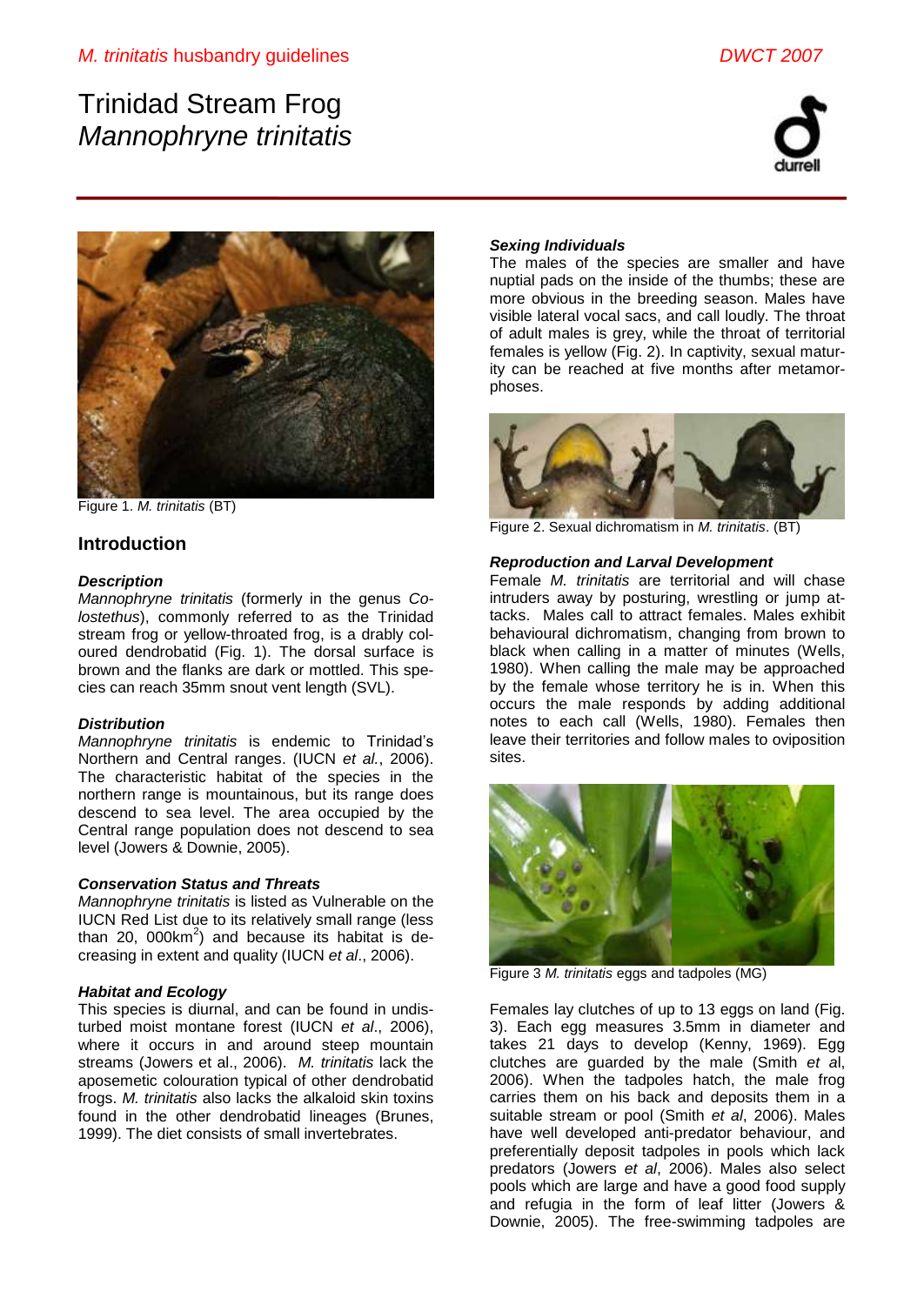herbivorous and metamorphose approximately 56 days later (Kenny, 1969).

## *Longevity and Age at Sexual Maturity*

Lifespan and age at sexual maturity in the wild have not been reported.

## **Captive Management**

Durrell first obtained this species is 1994.

## *Identifying Individuals*

Specimens were managed as a group and were not individually marked.

#### *Housing*

This species was housed in a mixed-species public exhibit (*M. trinitatis*, *Dendrobates auratus* and *Bothriechis schlegelii*). The enclosure measured 2.0 x 1.0 m x 1.2 m, and the substrate was peat, live moss and leaf litter (Fig. 4). A pool was provided (diameter 250mm, depth 100mm). Natural tree branches and plants (including large bromeliads) were provided. Petri dishes covered by coconut halves were used for additional refugia and oviposition sites.



Figure 4. Set up for housing *M. trinitatis* (BT)

## *Temperature, Humidity and Lighting*

Temperatures ranged from  $24 - 29^{\circ}$ C (night/day in summer) to  $20 - 24^{\circ}$ C (night/day winter). Two  $250$ W metal halide lamps were provided above the enclosure. The enclosure was lightly misted with tap water on a daily basis.

#### *Routine Husbandry*

The enclosure was sprayed with tap water daily, bromeliads were topped up with fresh water every day. Partial (50%) water changes were carried out on the pool every other day. The Petri dishes were checked for eggs and wiped clean with paper towel every other day.

At Durrell *M. trinitatis* were fed on live invertebrates, predominantly giant *Drosophila (D. hydei)* and occasionally the cowpea beetles (*Callosobruchus chinensis*). Juvenile animals were fed small *Drosophila* with vestigial wings (*D. melanogaster*). All food items were dusted with Nutrobal ® (vitamin and mineral supplement) immediately prior to being fed out.

*Mannophryne trinitatis* were fed every other day. Additionally two jars, one containing a colony of *D. melonagaster* and the other *D. hydei* were left at each end of the enclosure permanently to ensure that all individuals had access to food of a suitable size.

# **Reproduction in Captivity**

#### *Breeding Seasonality*

Specimens breed through out the year

#### *Provision of Breeding Sites*

Specimens laid eggs on the surface of flat rocks and in the leaf axils of bromeliads. Artificial oviposition sites were used, these were created by covering a Petri dish with halve a coconut shell.

#### *Tadpole Husbandry and Development*

Eggs and Tadpoles were usually left *in-situ*. The tadpoles *in-situ* were not provisioned with additional food. Instead they were left to feed on the leaf litter and algae found in the pond in the enclosure.

Some tadpoles were rised *ex-situ*. After hatching, tadpoles were transferred to a glass tank measuring 300 x 200 x 250 mm. At Durrell aged tap water was used to rear tadpoles, and oak leaves were added to soften the water. Partial  $(20 - 30%)$  water changes occurred two to three times per week. Air stream sponge filters were used for filtration, and were cleaned at each partial water change. The water was not heated and ranged in temperature from  $23 - 26^{\circ}$ C.

Tadpoles were fed predominantly on a powdered tadpole food (components: ground tropical fish flake, grass pellet, trout pellets, tubifex, river shrimp, spirulina algae and cuttlefish bone).

## *Rearing Metamorphs*

Metamorphs were housed in small Pal Pens 250 x 150 x 200mm. in groups of up to 6 (groups were divided amongst larger Pal Pens as individuals grew). Mulch and Mix organic compost was used as a substrate and was kept permanently damp. This was replaced as necessary. Oak leaves and a coconut hide were provided for refugia. A Petri dish was provided as a water dish. The metamorphs were raised at 23 - 27˚C. Metamorphs were misted with room temperature tap water once daily, and were provisioned with a Reptisun 5.0 strip light. Metamorphs were fed daily with *D. hydei and* occasionally pin head crickets*.* All food items were dusted with Nutrobal ®.